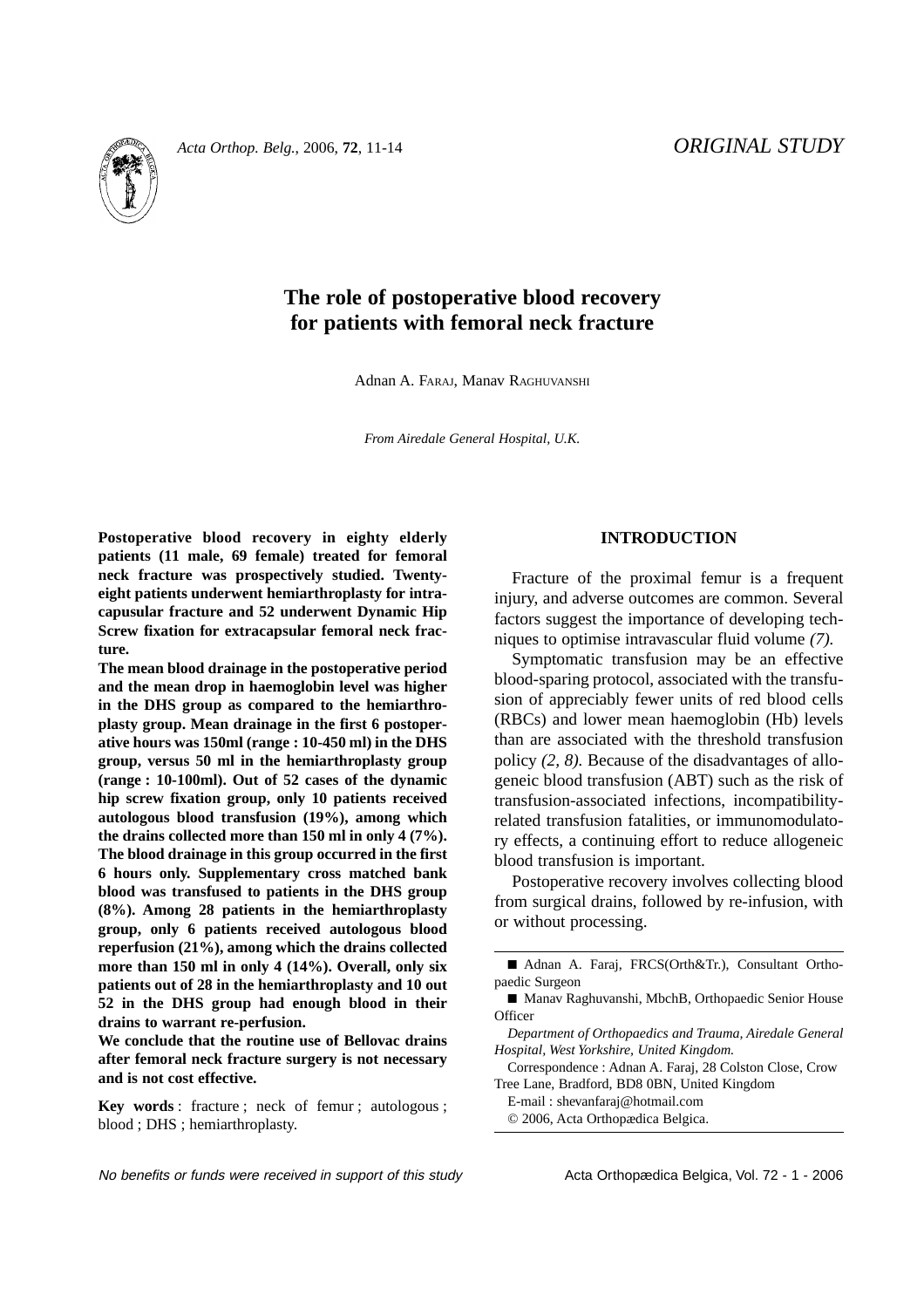In the current study, we have assessed the value of postoperative recovery retransfusion for patients with femoral neck fracture, in which this method of blood transfusion was used routinely, and the idea was to check whether it was cost-effective.

## **MATERIAL AND METHODS**

Fifty-two patients underwent dynamic hip screw fixation (DHS) for intertrochanteric fracture. Seven patients were male and 45 were female. The mean age was 84.6 years (range, 31 to 91 years).

The study was conducted for six months in the year 2004. During the same period, twenty-eight patients had hemiarthroplasty for femoral neck fracture using Thompson's prostheses, 10 uncemented and 18 cemented.

The mean age in the hemiarthroplasty group was 82.1 years (range, 70 to 94 years). Twenty-four patients were female and four male.

Patients with pathological fracture and bleeding tendency were excluded from this study.

A Bellovac ABT (Astra-Zeneca) autotransfusion system was used for every patient. The bellow can hold 200 ml blood, when full ; it can be squeezed to the transfusion bag. Once collected, the blood was retransfused up to 6 hours following surgery. There is a 40-micron filter in the bag and another 40-micron filter in the giving set. Two drain tubes were inserted, one left in the space under the fascia lata and the other in the subcutaneous tissue under the skin. The tubes were connected through a Y shaped tube into the collecting bag with a filter. A record was kept about the amount of blood in the drains in each group and the amount of transfusion.

The shed blood was returned when an amount more than 100 ml was collected for the sake of transfusion at most 6 hours after surgery. The drains were left for a further 18 hours before they were removed ; no blood was retransfused after 6 hours from surgery to avoid infection. The preoperative, postoperative, and discharge haemoglobin, as well as the number of allogeneic blood trans-

fusions in the two groups were compared. The threshold for blood transfusion in the local hospital is when haemoglobin level is 7g/dl or below, unless the patient has ischemic heart disease, in which case the threshold for blood transfusion will be 8 g/dl.

#### **RESULTS**

#### **DHS group**

The mean postoperative blood drainage was 150 ml (range 10-450 m) in this group. Out of 52 cases, only 10 patients received autologous blood transfusion, among which the drains collected more than 150 ml (range, 160 -370 ml) in only 4. The latter four patients had unstable complex extra-articular fractures of the proximal femur (Boyd-Griffith Type 3 and 4) and required two units of blood bank transfusion in addition to the auto transfusion from the Bellovac.

Following DHS fixation, the mean drop in haemoglobin level on the 4<sup>th</sup> postoperative day was 2.53g/dl (range 0-5.5 g/dl).

## **Hemiarthroplasty group**

The mean postoperative blood drainage was 50ml (range 10-100 ml) in this group. The blood drainage in this group occurred in the first 6 hours only. Out of 28 cases, only 6 patients received autologous blood transfusion, among which the drains collected more than 150 ml in only 4, and in 2 patients more than 100 ml (range 110-150 ml).

The mean drop in haemoglobin level was 1.77 g/dl (range 1-4.5g/dl). The drop in haemoglobin level occurred in the first postoperative day in 90% of cases in both groups, the drop however continued in 10% and was maximal on the  $4<sup>th</sup>$  postoperative day (table I).

|                                                       | DHS group                    | Hemiarthroplasty           |
|-------------------------------------------------------|------------------------------|----------------------------|
| Mean postoperative drainage                           | 150ml<br>$(range 10-450 ml)$ | 50ml<br>$(range 10-100ml)$ |
| Frequency of autologous blood transfusion             | 10/52 patients (19.2%)       | $6/28$ patients $(21.4\%)$ |
| Mean drop in haemoglobin on the 4th postoperative day | $2.53g/dl$ (range 0-5.5)     | $1.77$ g/dl (range 1-4.5)  |

Table I. — The variables in each group

Acta Orthopædica Belgica, Vol. 72 - 1 - 2006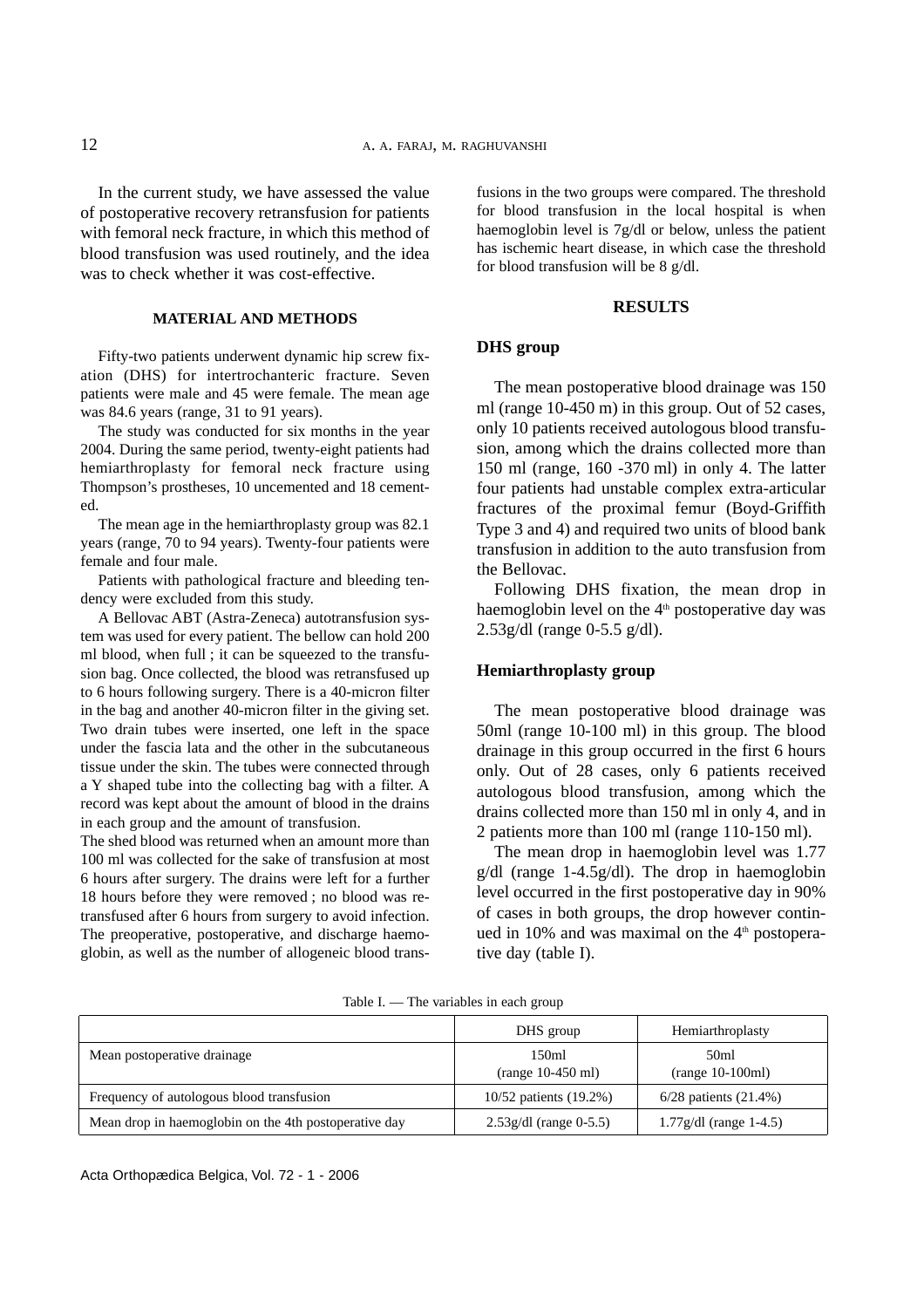### **Financial implications**

A Readivac costs £5, while a Bellovac with a Yconnector costs £50. The hospital could therefore have saved £3600 if a Readivac instead of a Bellovac had been used in our patients. To be costeffective, at least 150ml of blood need to be col**lected** 

#### **DISCUSSION**

The safety of surgical blood management practices is critically important because of the potential risks of transfusion reactions, immunosuppression, and disease transmission associated with use of allogeneic blood. Because of the implications for the effective management and allocation of blood bank resources, making the optimum choice requires careful preoperative decision making *(5).* Proper preoperative planning also can optimize the patient's perioperative course and recovery, again this planning is not always possible in the emergency management of femoral neck fracture surgery. Furthermore, the incidence of anaemia by numeric criteria in elderly patients ( $\geq 65$  years) is four to six times greater than can be predicted by the presence of clinical symptoms. The incidence of anaemia increases with age and is of particular concern because the elderly constitute a large proportion of patients undergoing orthopedic surgery *(1).*

Despite advances in surgical technique and the effective use of haemostatic agents, blood loss during orthopaedic procedures can be extensive. Blood salvage returns to the patient washed or unwashed autologous blood lost in surgery. The blood is collected by aspiration or drainage, filtered, and centrifuged before transfusion *(4).* Blood salvage can be applied both intraoperatively and postoperatively.

Intraoperative recovery of autologous blood requires special equipment and trained personnel. Cell-washing devices can provide the equivalent of 10 units of banked blood per hour *(3).* However, because cell-washing does not completely remove bacteria from recovered blood, this technique should not be used if the surgical field has gross bacterial contamination *(6).*

The safety and usefulness of postoperative blood recovery after orthopaedic surgery also remains controversial *(9).* Because of the high cost and questionable benefit of this technique, postoperative blood recovery should be limited to cases in which large postoperative blood losses are anticipated, such as in bilateral joint replacement surgery *(3).* Several studies, however disputed this *(8).* In our current study, we have noticed that postoperative blood recovery is not cost effective for patients who have undergone surgery for intra-capsular and stable extra-capsular fracture of the neck of femur. These patients we believe lose blood during the accident and surgery.

#### **CONCLUSIONS**

We recommend using Bellovac for patients with complex and unstable intertrochanteric fractures. Using Bellovac does not confer any added advantage in patients with stable intertrochanteric fracture and patients with intracapsular fractures.

## **REFERENCES**

- **1. Ania BJ, Suman VJ, Fairbanks VF, Rademacher DM, Melton LJ III**. Incidence of anemia in older people : An epidemiologic study in a well defined population. *J Am Geriatr Soc* 1997 ; 45 : 825-831.
- **2. Carson JL, Terrin ML, Barton FB, Aaron R** *et al.* A pilot randomized trial comparing symptomatic vs. hemoglobin-level-driven red blood cell transfusions following hip fracture. *Transfusion* 1998 Jun ; 38 : 522-529.
- **3. Goodnough LT, Brecher ME, Kanter MH, AuBuchon JP**. Transfusion medicine : Second of two parts. Blood conservation. *N Engl J Med* 1999 ; 340 : 525- 533.
- **4. Keating EM.** Current options and approaches for blood management in orthopaedic surgery. *Instr Course Lect* 1999 ; 48 : 655-665.
- 5**. Keating EM, Meding JB.** Perioperative blood management practices in elective orthopaedic surgery. *J Am Acad Orthop Surg* 2002 ; 10 : 393-400.
- **6. Napier JA, Bruce M, Chapman J** *et al.* Guidelines for autologous transfusion : Part II. Perioperative haemodilution and cell salvage. British Committee for Standards in Haematology Blood Transfusion Task Force : Autologous